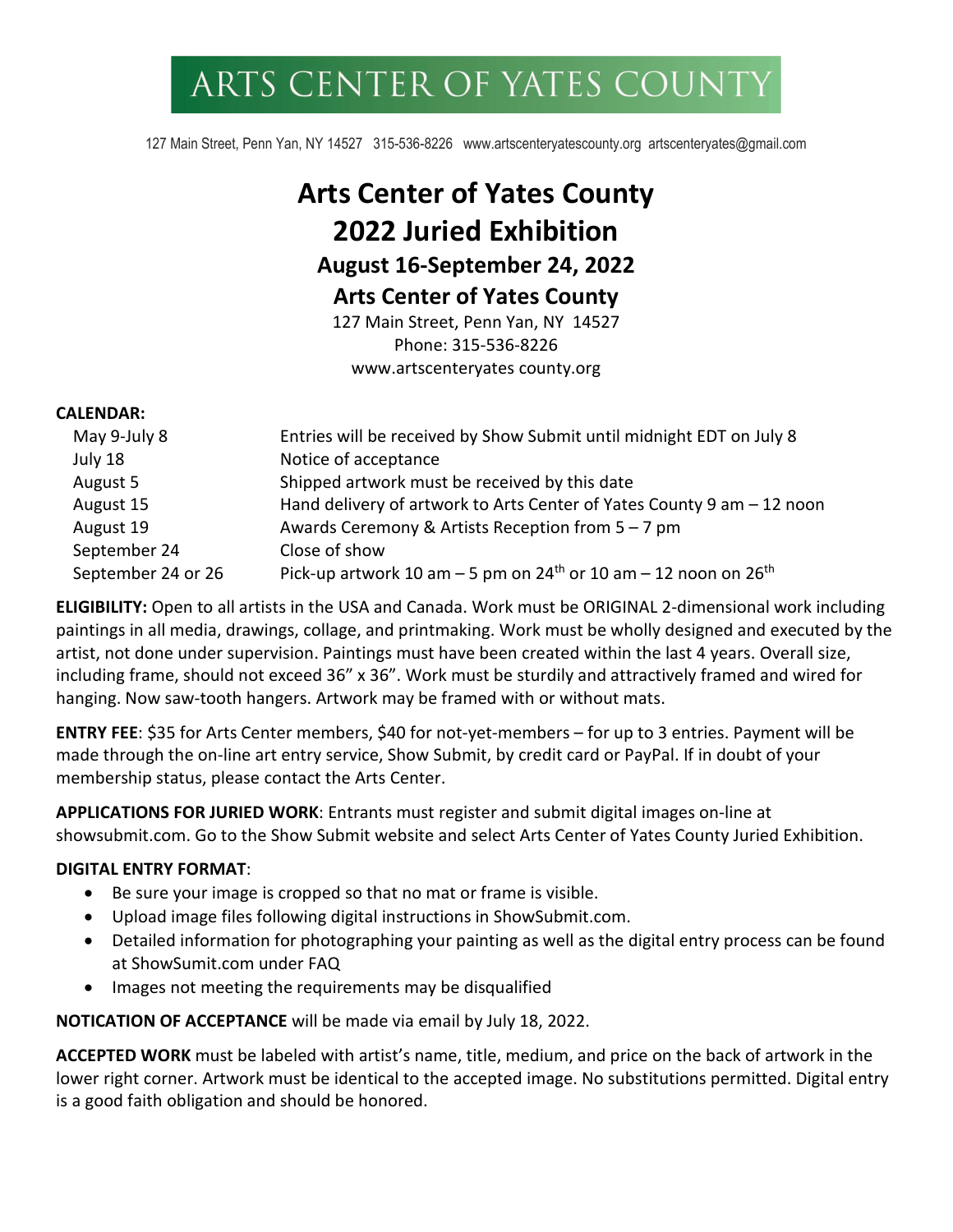#### **SHIPPING OF ACCEPTED WORK:**

Paintings must be shipped via FedEx or UPS to the following agent and must be **received by August 5, 2022**:

Lana Grauer 2324 Cortlandt Road Penn Yan, NY 14527

Include name of artist, address, phone number, email address. Also include a bar-coded, prepaid return shipping label. Please pack work carefully and insure adequately. Artists will be contacted if work arrived damaged so arrangements can be made to repair or reframe as needed by a local framing company. Artist will be responsible for cost of repair/damage and will be billed directly by the framer. For any questions on shipping and handling, please contact: lanagrauer@gmail.com.

## **DELIVERY OF ACCEPTED WORK**:

Artwork should be hand delivered to the Flick Gallery at the Arts Center of Yates County, 127 Main Street, Penn Yan on Saturday, August 15 between 9 am and 12 noon.

## **RETURN OF ACCEPTED WORK:**

Artwork must be picked up from the Flick Gallery at the Arts Center of Yates County, 127 Main Street, Penn Yan, NY on Saturday, September 24 from 10 am - 5 pm or Monday, September 26 from 9 am – 12 noon unless otherwise pre-arranged.

**WAIVER:** Due care will be taken with all artworks. However, the Arts Center nor any member thereof will not be held responsible for loss or damage to exhibited artwork. Artists may wish to acquire insurance to cover loss and/or damage.

**AWARDS:** Over \$1000 in cash prizes will be awarded.

**SALES:** Sales are strongly encouraged but artwork is not required to be sale. Artists who sell their artwork in the show will be charged 35% commission by the Arts Center of Yates County to help defray costs related to the exhibit.

**ACCEPTED ARTWORK**: All accepted work must be displayed for the duration of the show.

**USE RIGHTS:** By submission for jurying, artists whose submissions are chosen for the exhibition grant the Arts Center of Yates County the right to use their images for the purpose of marketing the exhibition, marketing Arts Center programs and subsequent display of past exhibitions on the Arts Center website. Artists grant the use of their image(s) as stated without further contact or compensation from the Arts Center.

**ACCEPTANCE** of all the above conditions in this prospectus is acknowledged by completion of the Entry Form and submission of jpg files.

# **JUROR/JUDGE OF AWARDS: Steve Blackburn**

We are very excited to have Steve Blackburn as our juror of selection and juror of awards. Blackburn is a watercolor artist from Mishawaka, Indiana. His work has been exhibited in many national and regional exhibitions, such as the Kentucky Watercolor Society and the Louisiana Watercolor Society. For many years Mr. Blackburn has taught his unique style of watercolor in classes and workshops all over the US. He was featured in the American Artist publication "Watercolor – Summer 1997." His image "Forgotten Treasure" was included in the book "Best of Watercolor – Painting Composition: by Rockport Publishers, and one of his paintings is featured in the book "Best of Watercolor 3". Mr. Blackburn won the grand prize for his piece "Sunbathe" during the international floral competition sponsored by International Artist magazine in 2001, and his work was featured in the 2002 October/November issue of their magazine. His work is displayed at www.stephenblackburn.com .